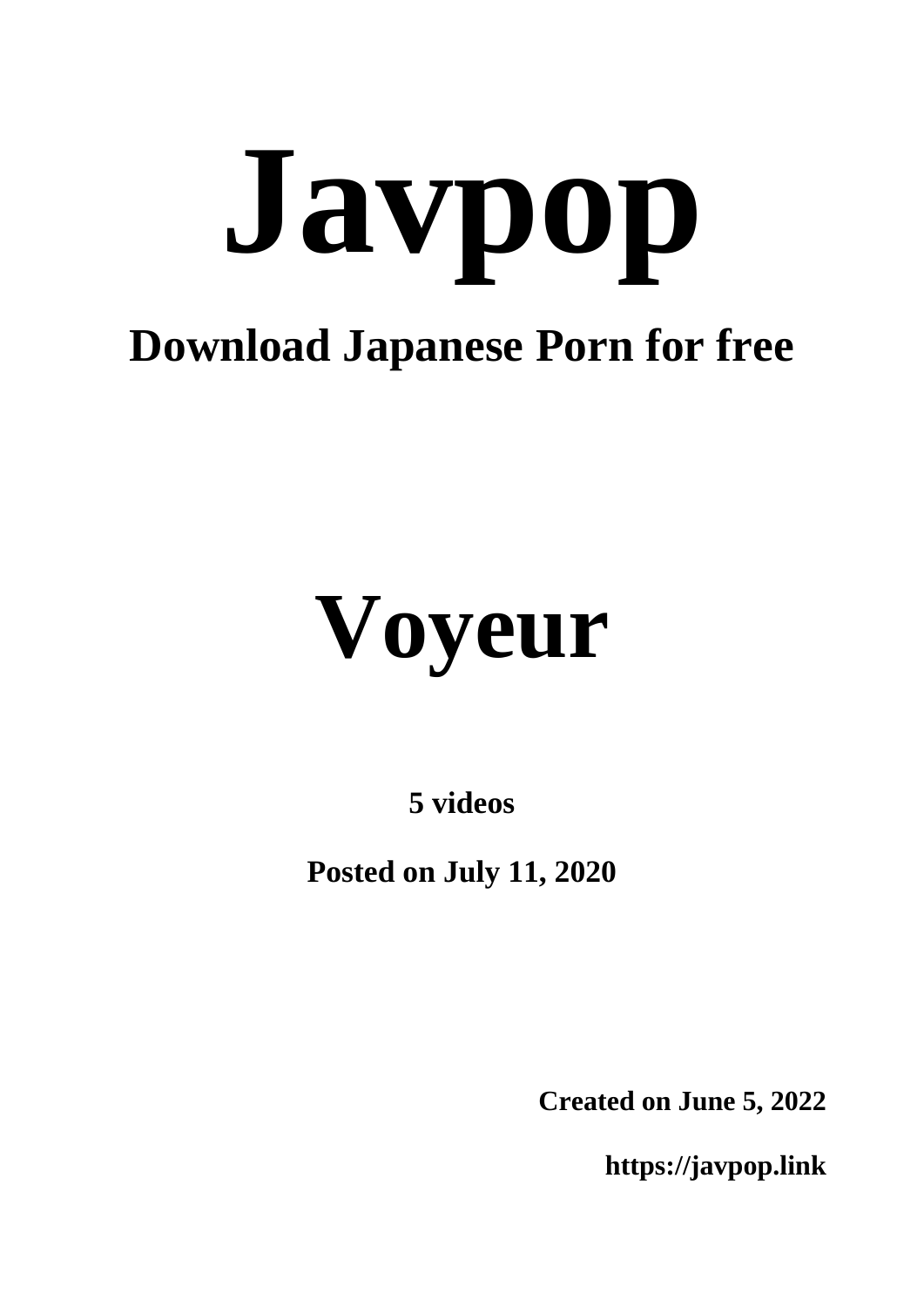### wcdahuipeep36 Jo



**Category Posted on** 

**[Voyeur](https://javpop.link/category/voyeur) [July 11, 2020](https://javpop.link/2020/07/11)**

## **Rapidgator**

[wcdahuipeep36.rar](http://rapidgator.net/file/9b6fa39378089655b5ee39bbd4756abb/wcdahuipeep36.rar.html) (File size: 341M byte)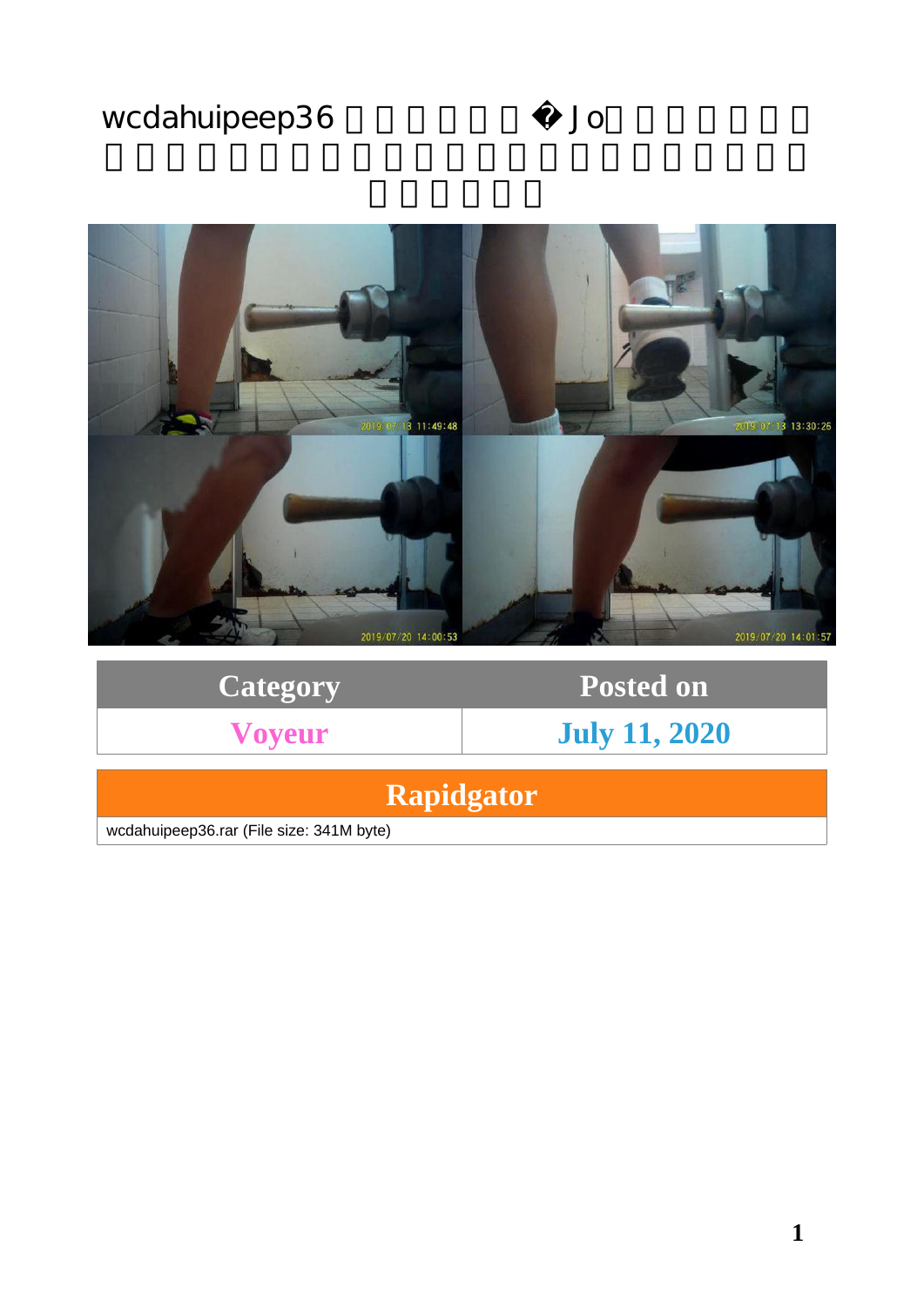## Newtennis28-30 Tennis

 $\epsilon$ 



**Category Posted on [Voyeur](https://javpop.link/category/voyeur) [July 11, 2020](https://javpop.link/2020/07/11)**

## **Rapidgator**

[Newtennis28.rar](https://rapidgator.net/file/8a2d86c87f00d0c6a33bfae04a6d7bb4/Newtennis28.rar.html) (File size: 406M byte)

[Newtennis30.rar](https://rapidgator.net/file/332854b68002c4e7d63069d78bf814bc/Newtennis30.rar.html) (File size: 337M byte)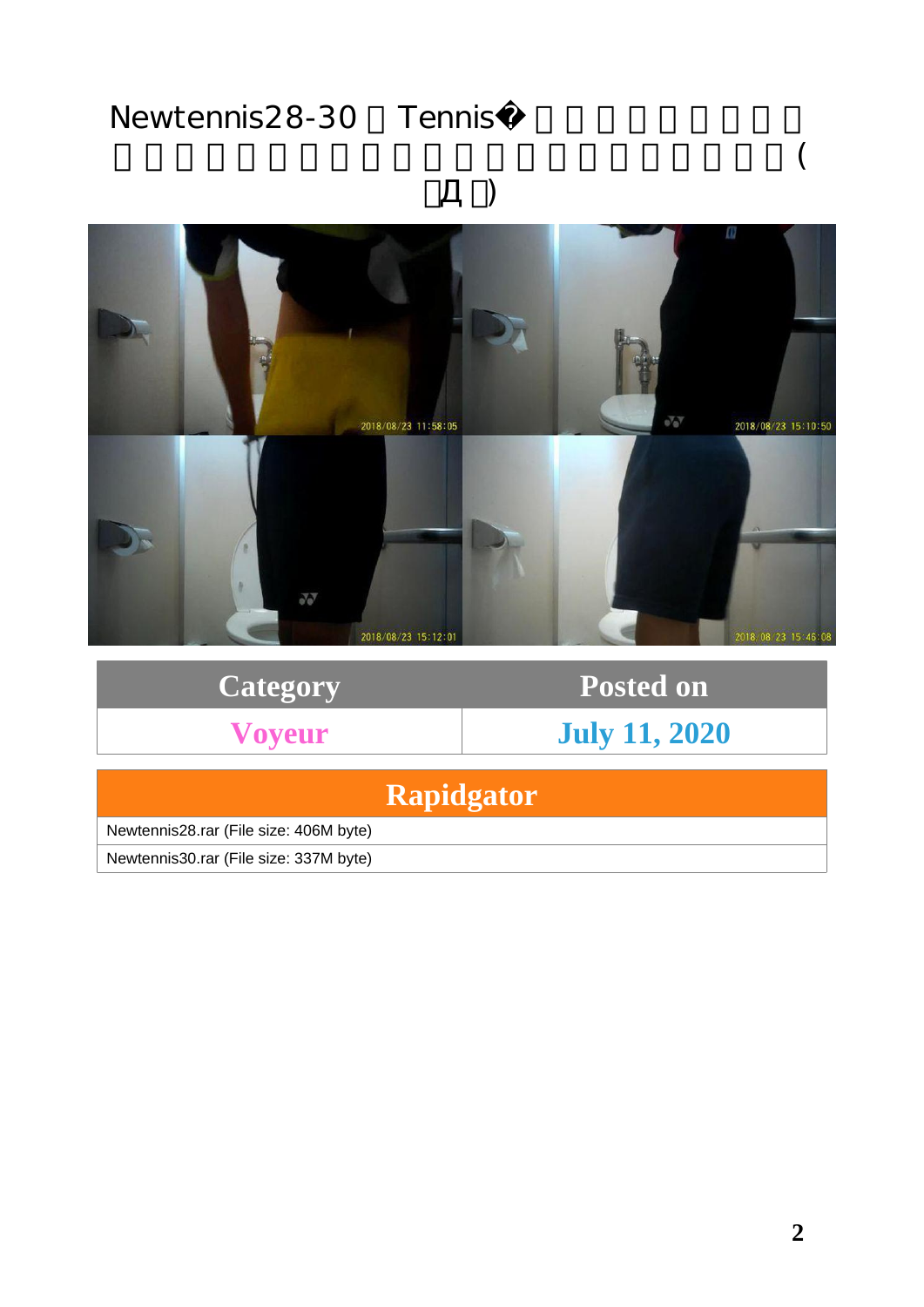## Cosplay\_53 30,



**[Voyeur](https://javpop.link/category/voyeur) [July 11, 2020](https://javpop.link/2020/07/11)**

**Category Posted on** 

## **Rapidgator**

| Cosplay_53.part1.rar (File size: 555M byte) |
|---------------------------------------------|
| Cosplay_53.part2.rar (File size: 555M byte) |
| Cosplay_53.part3.rar (File size: 555M byte) |
| Cosplay_53.part4.rar (File size: 555M byte) |
| Cosplay_53.part5.rar (File size: 555M byte) |
| Cosplay_53.part6.rar (File size: 555M byte) |
| Cosplay_53.part7.rar (File size: 555M byte) |
| Cosplay_53.part8.rar (File size: 345M byte) |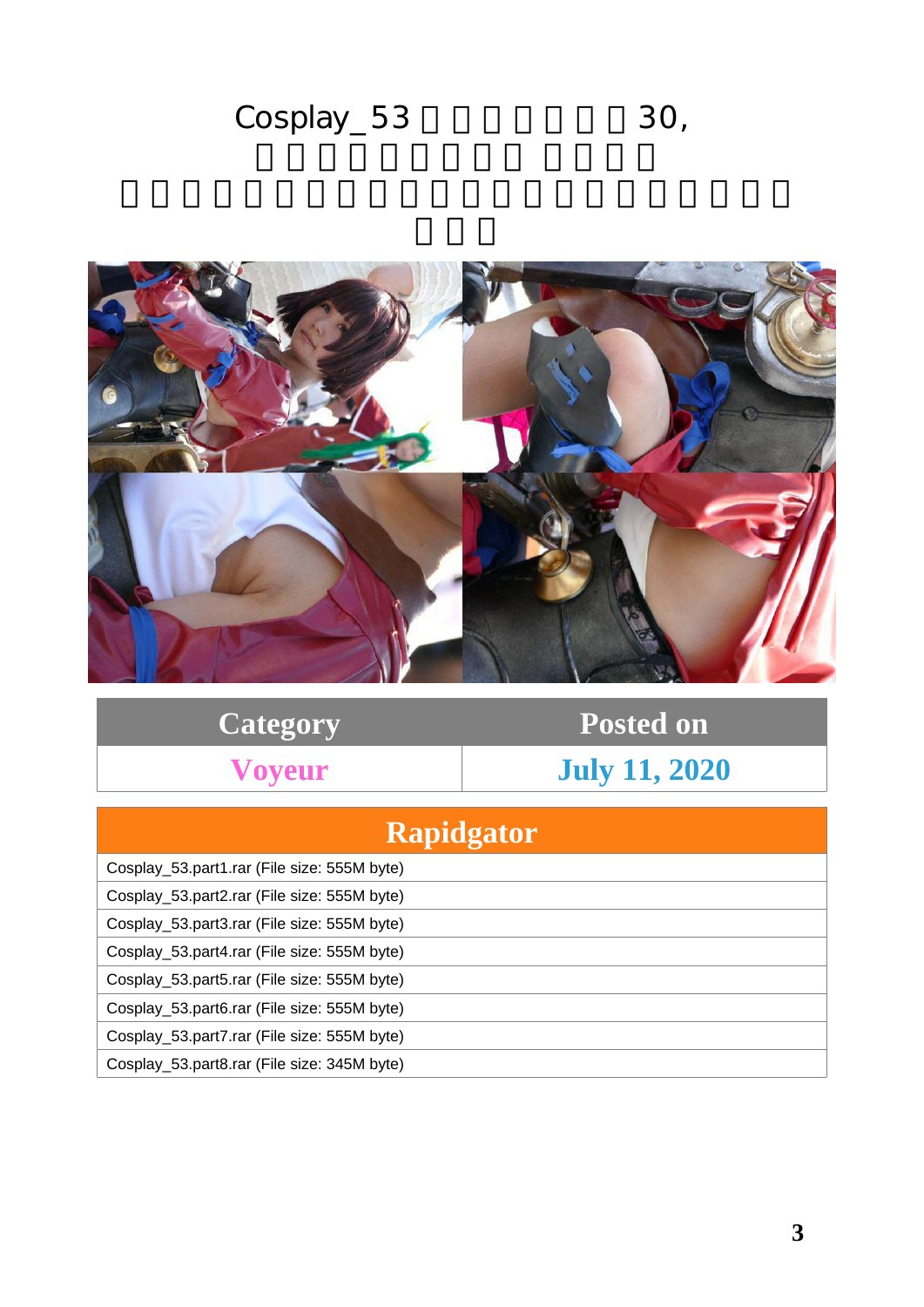## Cosplay\_54



# **Category Posted on**

## **[Voyeur](https://javpop.link/category/voyeur) [July 11, 2020](https://javpop.link/2020/07/11)**

| <b>Rapidgator</b>                            |
|----------------------------------------------|
| Cosplay_54.part01.rar (File size: 555M byte) |
| Cosplay_54.part02.rar (File size: 555M byte) |
| Cosplay_54.part03.rar (File size: 555M byte) |
| Cosplay_54.part04.rar (File size: 555M byte) |
| Cosplay_54.part05.rar (File size: 555M byte) |
| Cosplay_54.part06.rar (File size: 555M byte) |
| Cosplay_54.part07.rar (File size: 555M byte) |
| Cosplay_54.part08.rar (File size: 555M byte) |
| Cosplay_54.part09.rar (File size: 279M byte) |